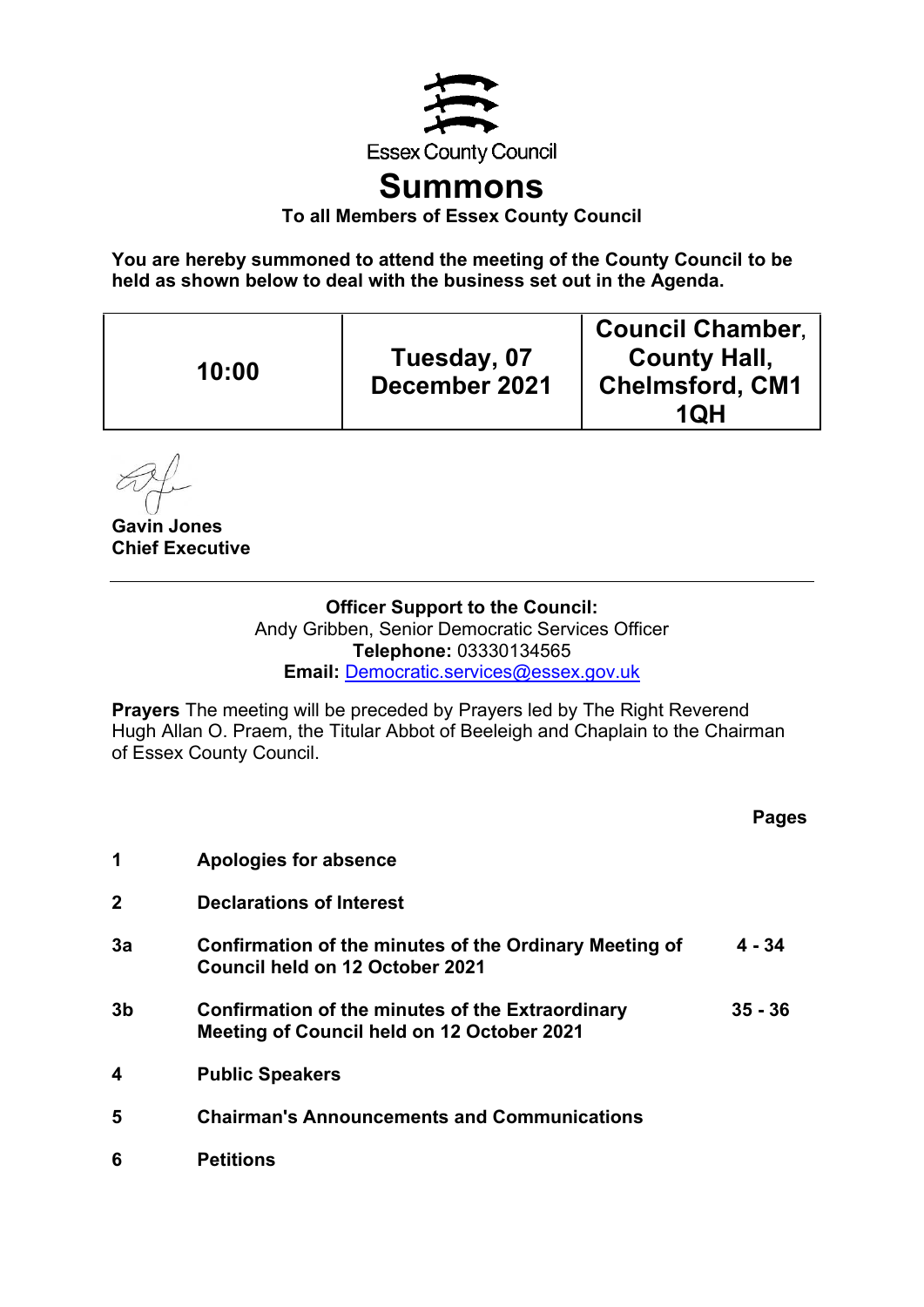**7 Executive Statement**

| 8  | <b>Council Issues</b>                                                                                    | $37 - 56$ |
|----|----------------------------------------------------------------------------------------------------------|-----------|
| 9  | <b>Establishment of a Joint Committee for the Tendring</b><br><b>Colchester Borders Garden Community</b> | $57 - 73$ |
| 10 | <b>Cabinet Issues</b>                                                                                    | 74 - 82   |
| 11 | Clarification of answers provided in response to written<br>questions asked by Members of the Council    |           |

**12 Oral questions to the Leader, Cabinet Members, chairmen of committees or the representative of the Essex Police, Fire and Crime Panel**

### **Essex County Council and Committees Information**

All Council and Committee Meetings are held in public unless the business is exempt in accordance with the requirements of the Local Government Act 1972. If there is exempted business, it will be clearly marked as an Exempt Item on the agenda and members of the public and any representatives of the media will be asked to leave the meeting room for that item.

The agenda is available on the **Essex County Council website** and by then following the links from [Running the Council](https://www.essex.gov.uk/topic/running-the-council) or you can go directly to the [Meetings Calendar](https://cmis.essex.gov.uk/essexcmis5/CalendarofMeetings.aspx) to see what is happening this month.

#### **Attendance at meetings**

Most meetings are held at County Hall, Chelmsford, CM1 1LX. A map and directions [to County Hall can be found on our website.](https://www.essex.gov.uk/visit-us)

#### **Access to the meeting and reasonable adjustments**

County Hall is accessible via ramped access to the building for people with physical disabilities. The Council Chamber and Committee Rooms are accessible by lift and are located on the first and second floors of County Hall.

Induction loop facilities are available in most Meeting Rooms. Specialist headsets are available from Reception.

This meeting will be live streamed to the **ECC Democracy YouTube Channel** and via audio broadcast [here.](https://cmis.essex.gov.uk/essexcmis5/CalendarofMeetings/tabid/73/ctl/ViewMeetingPublic/mid/410/Meeting/4636/Committee/50/Default.aspx) The public are entitled to be admitted to the meeting but as space for the public is extremely limited due to COVID secure requirements it is likely that the members of the public will only get a limited view of proceedings and would get a better view by watching on YouTube.

Members of the public who wish to attend are asked to email [full.council@essex.gov.uk](mailto:full.council@essex.gov.uk) in advance so that we can reserve a seat, as numbers are limited. Members of the public who do not reserve a seat will be admitted to the meeting if there are spare seats available.